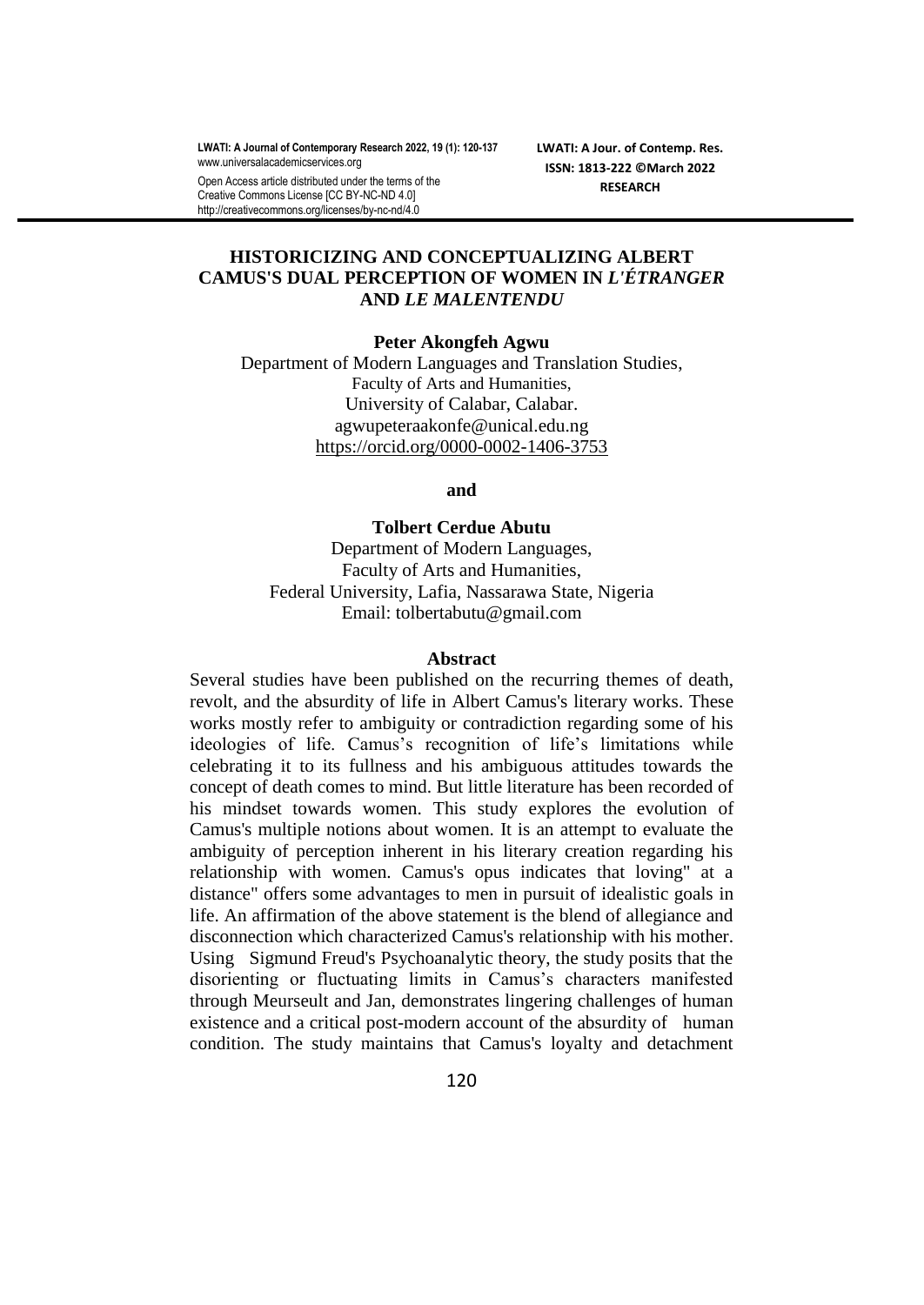from women can be regarded as the paradigm of the rapport between man and society. This study's endgame is to, first, expose new perspective in Camus's works, and then fill in the lacuna as well as to indicate a field of research of broader value in French literature.

**Key Words:** Philosophy of the Absurd, Dual perception, Albert Camus, Le Malentendu, French literature

## **Introduction**

Albert Camus, who discovered his literary voice in his youth, spent the rest of his career philosophizing. His arsenal of literary imagery about the universe in which he lived often left his audience with ambiguous conclusions. Camus believed after the two World Wars and their horror effects that the world is meaningless, absurd, and indifferent to the plight of the individual. He further maintained that in the face of this indifference, the individual must revolt against the absurdity and uphold traditional human values, though he lived in self-fulfillment and in recognition of his sense of himself as a man. These attributes are majorly measured in accordance with what he could give to others and what these colleagues, friends and lovers could in turn offer man. This notion of "reciprocity" informs the numerous ambiguous gestures Camus manifested throughout his life. Eventually, these exhibitions came to distinguish Camus's sense and style of the artist's place in the postmodern society.

### In *Le Mythe de Sisyphe (1942),* Camus declares that

Whether we kill ourselves or others or failing that, whether we kill whatever is human in us, such as our contradictory emotions and sexual needs, this truth requires that we logically incorporate this one and only reality into our lives to the fullest extent possible, to become ourselves part of that death force.

No doubt, this citation validates Camus's double standard when his goal was to be a man "privé d'avenir" in *Le Mythe de Sisyphe(1942)* but in a different light declares in his *Essai* (1965) that "*There is no valid life*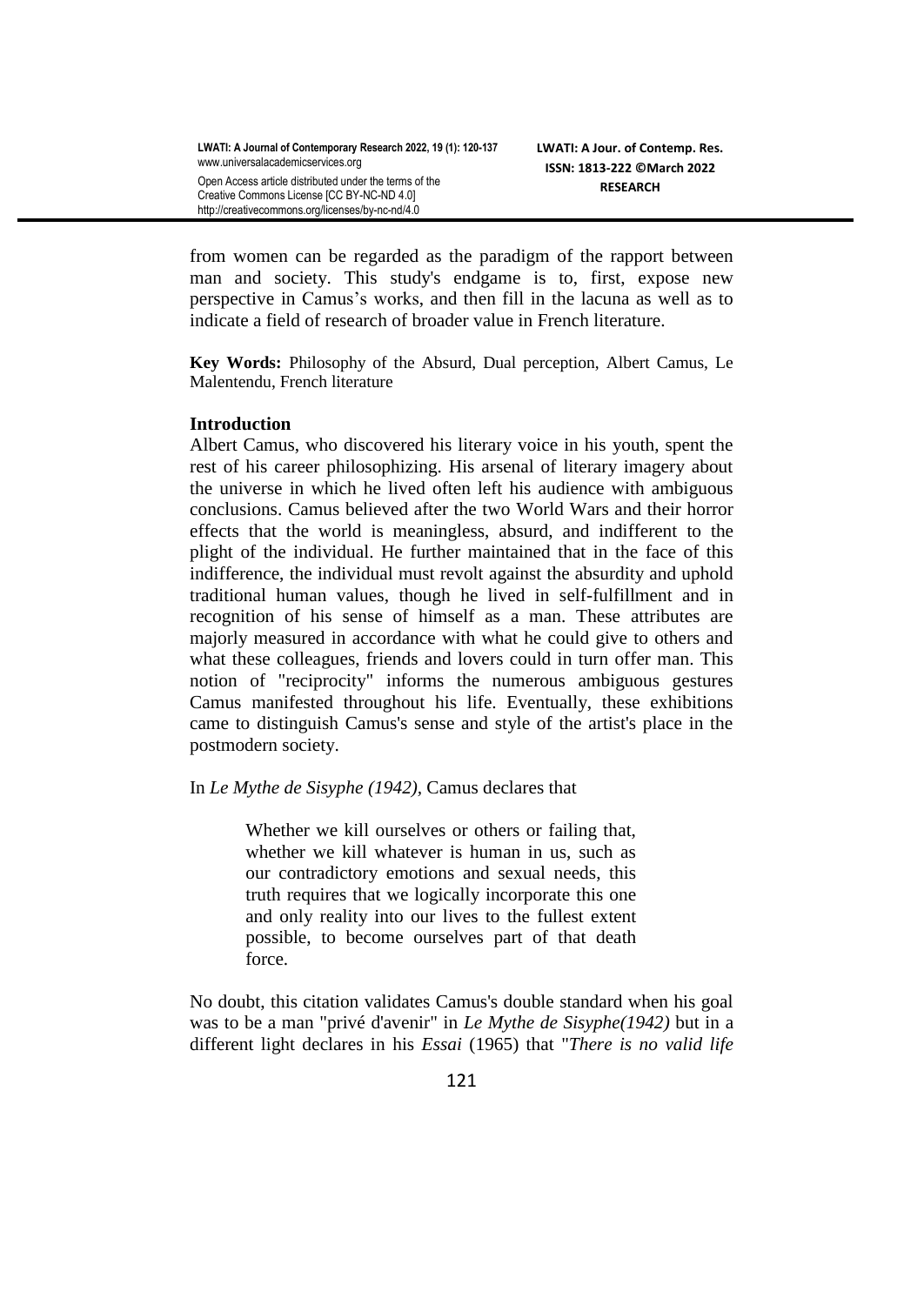*without projection into the future, without promise of maturation and progress" (331).* 

Further exhibition of Camus's double perception is manifested in *La Chute (1960)* where he started the unfinished autobiographical novel with a woman at the verge of giving birth, thereby creating an unusual impression of giving a woman her real status in his work. The dramatic twist came when Camus presented a community of men in *Le Mythe de Sisyphe (1942).* In *La Peste (1947), e*xcept for Rieux's wife and mother, there is an almost complete absence of female characters in the novel. Rieux's wife was eventually sent away to a sanatorium. He later pleaded to his wife for forgiveness for his negligence of her.

Clamence, in *La Chute (1956),* not taking into account his social status as a lawyer, made mockery of orphans and exploited their nativity. But deep down, he unconsciously expressed his most anxious desire to be a father. His description of women is that of a dehumanized appendage of his male ego which leaves critics with the belief that the woman in Paris Bridge was killed. Tagging it "suicide" may have been Clamence's style in denying the responsibility for his female victims.

Judging by these logical paradigms, one can understand why Camus's admirers have never ceased to enquire if he wanted to portray a womanless universe or a society of dehumanized women, thereby leaving his lovers emotionally dead or in extreme depression. But Camus, in Le *Mythe de Sisyphe (1942),* admits that Don Juan was lost in abstraction and advised that "*loving all the women depersonalizes and dematerializes the real world" ( 243).* It is based on this notion that we seek to explore the evolution of Camus's multifaceted thoughts about women. This study is an attempt to further evaluate the ambiguity of perception inherent in Camus's literary creation regarding his relationship with women. This study adopts the Psychoanalytic theory of Sigmund to analyze the disorienting or fluctuating limits in Camus's characters manifested through Meursault in *L'Étranger (1942)* and Jan in *The Le Malentendu (1943*), demonstrate lingering challenges of human existence and a critical post-modern account of the challenges of man in the society. We maintain that Camus's loyalty and detachment from women also indicates the divorce between man and his society.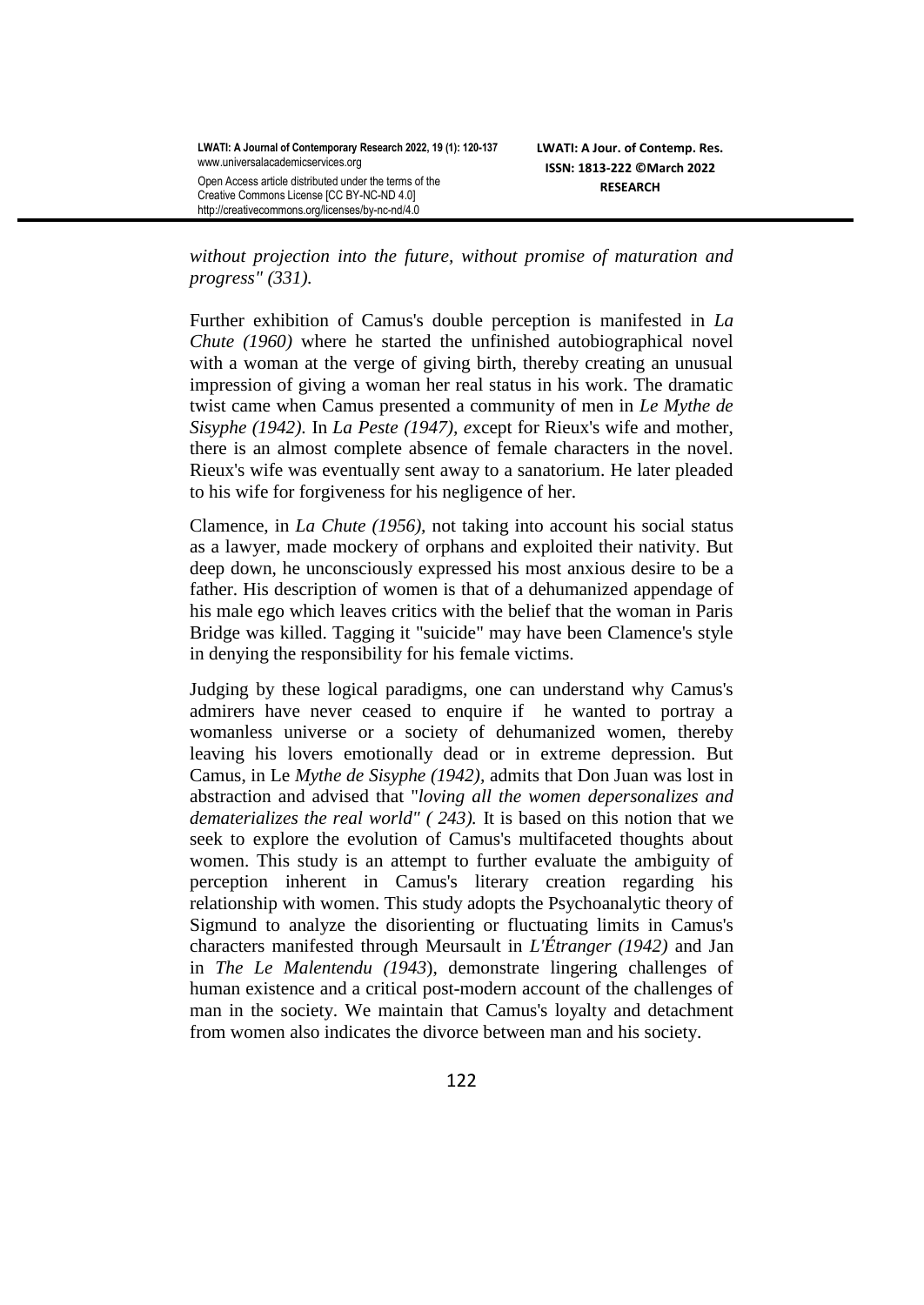**LWATI: A Journal of Contemporary Research 2022, 19 (1): 120-137** [www.universalacademicservices.org](http://www.universalacademicservices.org/)

Open Access article distributed under the terms of the Creative Commons License [CC BY-NC-ND 4.0] http://creativecommons.org/licenses/by-nc-nd/4.0

**LWATI: A Jour. of Contemp. Res. ISSN: 1813-222 ©March 2022 RESEARCH**

#### **Albert camus's emblematic rapport with women and discourse**

It is obvious that the Philosophy of the Absurd is well cited and is often evoked in relation to Albert Camus. Critics have analyzed his wellarticulated theory from diverse angles. Some link his hostility against Communism as an "absurd reasoning". While others consider his consistent representation of violence, rebellion and suicide, and as well as his little faith on rationalism as an exhibition of his notion of the absurd.

Scholars have also made interesting contributions to importance of love in Camus's work. Anthony Rizzuto (1997), offers a provocative reading of the complicity between the erotic love depicted in Camus's works and its rapport with his sexuality and its limitations. Debra Kelly's "Le Premier Homme and the literature of loss" (2007) gives a compelling account of the importance of family love in the last few years of his literary output. Similarly, scholars such as Van der Poel and Arnaud Corbic have argued, moreover, for the importance of the "love of life" or biophilia that exist in some of his works. To varying degrees, their accounts undeniably help to situate the thought of one of the 20th century's most enigmatic writers. Wood's emphasis, however, is to show that love is the guiding thread of Camus's conception of ethics and politics throughout the course of his creative life, ranging from approximately 1935 to 1960. This assertion is confirmed in Le *Mythe ode Sisyphe (1942)* thus: "If it sufficed to love, things would be too simple. But the more one loves, the more the absurd reinforces itself". He postulates that key changes in Camus's ethical and political thought directly correspond to key changes in his thinking about love. To Rizzuto (2016), love represents, in fact, one of the more consistent threads in his notebooks, and when we look at his major works we see a similar preoccupation, hence his works: L'É*tranger (1942), Le Mythe of Sisyphe (1942), Lettres à un ami allemand (1943-4) and, especially, in his editorials at Combat (1944 – 1947).* He maintains that the intense preoccupation with love inhabiting these works leads to the claim that "love is the very movement of revolt" that guides the political ambition of L'homme révolté (1951).And it is highly significant that Camus "foresaw" writing a detailed work" on the theme of love" in the last decade of his life before his untimely death in a car crash. His double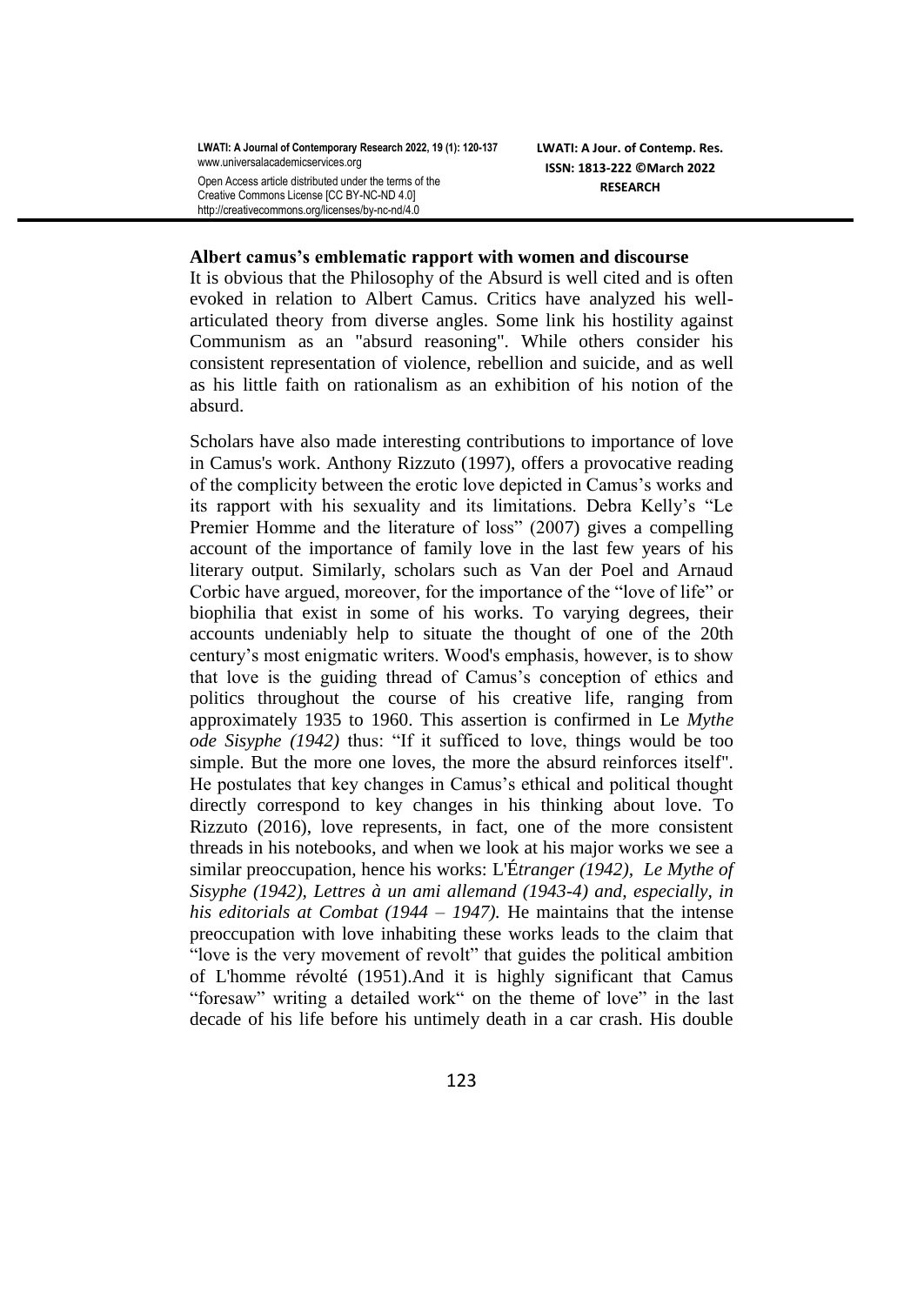life maps on to a deep ambiguity regarding the value of enduring love which, as we see, had a transitory value in his youth.

It is imperative to note that Rizzuto's assertion that love is guiding thread of Camus's idea of ethics and politics, did not specify the human gender in relation to this so called love professed by Camus. Rizzuto presents love as a motivation to participate in politics and not as an escape from getting drowned in a meaningless society.

When Olivier Todd enquired of Jean-Paul Sartre about Albert Camus' books he liked best, Sartre responded: '*La Chute*, and backed up his reason by saying" because Camus has hidden himself in it". With the publication of the massive biography, *Albert Camus:* A life (2000), Todd made an unveiling of Camus's 'private life as unpublished letters written by Camus; He reveals him as an obsessive womanizer. *La Chute (1956)* is the confession of a renowned Parisian lawyer who is worried and feeling guilty when he fails to come to the aid of a drowning woman. This drowning woman was Camus's second wife, Francine, who had a mental breakdown. Todd upholds thus:

> Since she was the mother of his two children, Camus decided that it would be more appropriate if her relationship with him was that of a sister thus allowing him erotic freedom. For years, she appeared to go along with this but then she cracked.

Todd added that Francine said to her husband: "You owed me that book and Camus had agreed". The revelations in Todd's biography of Camus toying with women's emotions could not have come with much surprise to those who had read Camus's earlier non-fiction L*e Mythe de Sisyphe (1942).* His reflections on Don Juanism are like both a confession and a declaration of future policy: It is because he (Don Juan) loves with the same passion and each time with his whole self that he must repeat his gift and his profound quest.

It is observed that Todd reflects on an important duality at the heart of Camus's practice as a rare human being who lives two kinds of life: the life with which most people are familiar with, the hard-living writer, the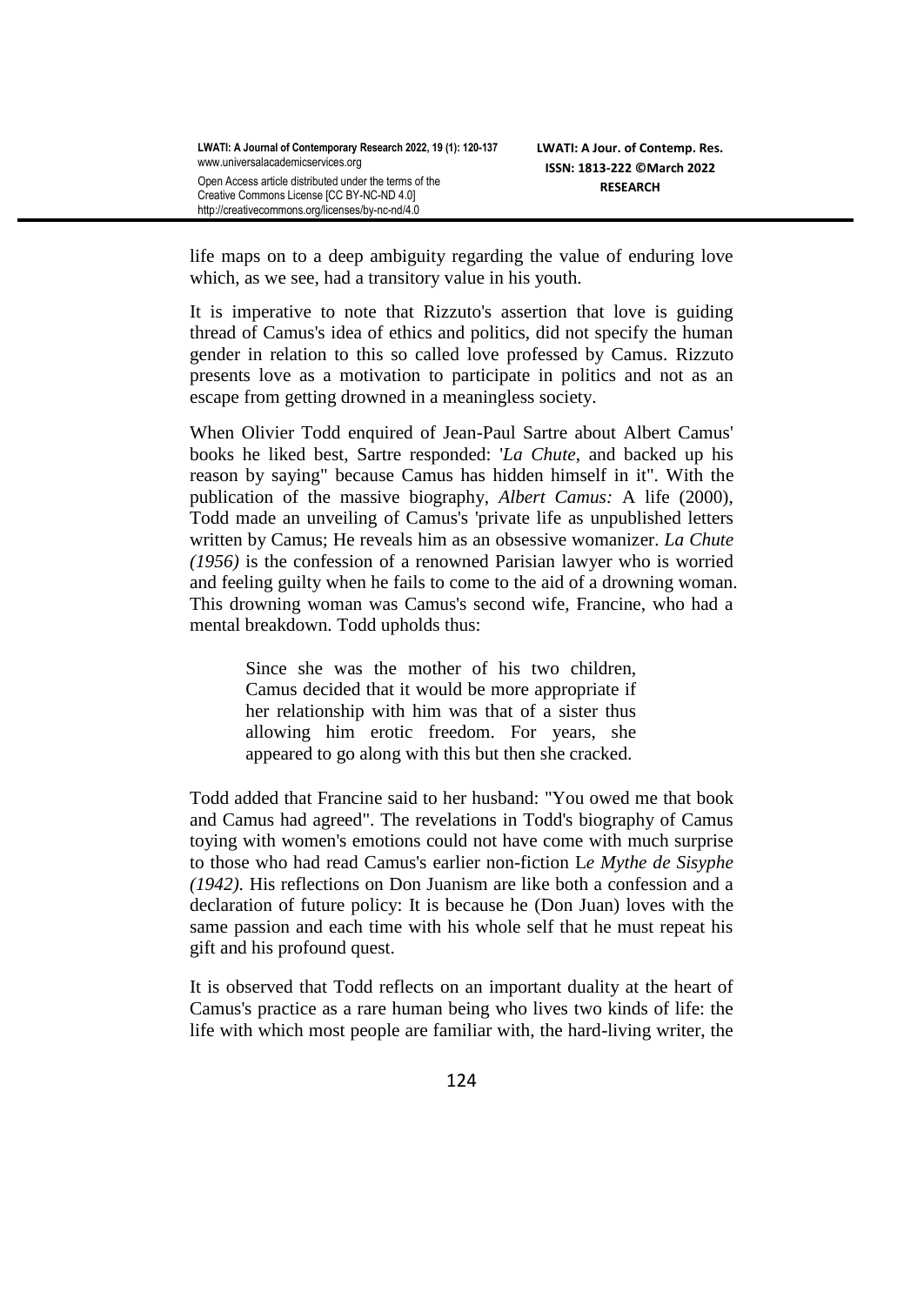**LWATI: A Journal of Contemporary Research 2022, 19 (1): 120-137** [www.universalacademicservices.org](http://www.universalacademicservices.org/) Open Access article distributed under the terms of the

Creative Commons License [CC BY-NC-ND 4.0] http://creativecommons.org/licenses/by-nc-nd/4.0

engaged philosopher, the Playboy and the other, an uneasy life spent in sick bed for weeks reflecting upon the strangeness of life struggles. But his focus revolves around *La Chute* and L*e Mythe de Sisyphe*

Similarly, Anthony Rizzuto (1998) notes that Camus' Don Juan demonstrates a double standard as he provides women with sexual enjoyment but insists on what he regards as the "quantity" of conquests that guarantees him that no woman will ever acquire the dimensions of character. He believes that a complete recognition and acknowledgment of a woman's humanity would thwart the man's desire to be delivered from the human condition. Backing his position, Rizzuto (1998) draws insight from Camus notebooks written between 1942- 1944 where many derogatory remarks about women and sexuality were made; *"Beside love, a woman is boring. She is not aware. You have to live with one and keep quiet. Or sleep with them all. The most important is elsewhere not within"* The postulations by Wood (2016), Todd (2000) and Rizzuto (1998) though maintain that Camus is driven to seek meaning by the very bizarre complexities and contradictions of existence, but did not explore Camus's multifaceted notion about women as an attempt to evaluate the ambiguity of perception inherent in his literary works regarding his relationship with women which this study focuses on.

### **Theoretical Perspective**

This study is based on Psychoanalytic Theory. It is also known as the personality theory which is largely dependent on the notion that an individual gets motivated more by unseen forces that are controlled by the conscious and the rational thought. According to Sigmund Freud, the human behavior is formed through an interaction between three components of the mind namely: ID, EGO AND SUPER EGO

ID refers to the primitive part of the mind that seeks immediate gratification of biological or instinctual needs. Biological needs are basic physical needs while instinctual needs are natural or unlearned needs, such as hunger, thirst, sex, etc. Id is simply the unconscious part of the mind that acts instantaneously without giving much thought to what is right and what is wrong. Id is the source of psychic energy, a force that is behind all the mental forces which often lead to conflicts with tragic ends.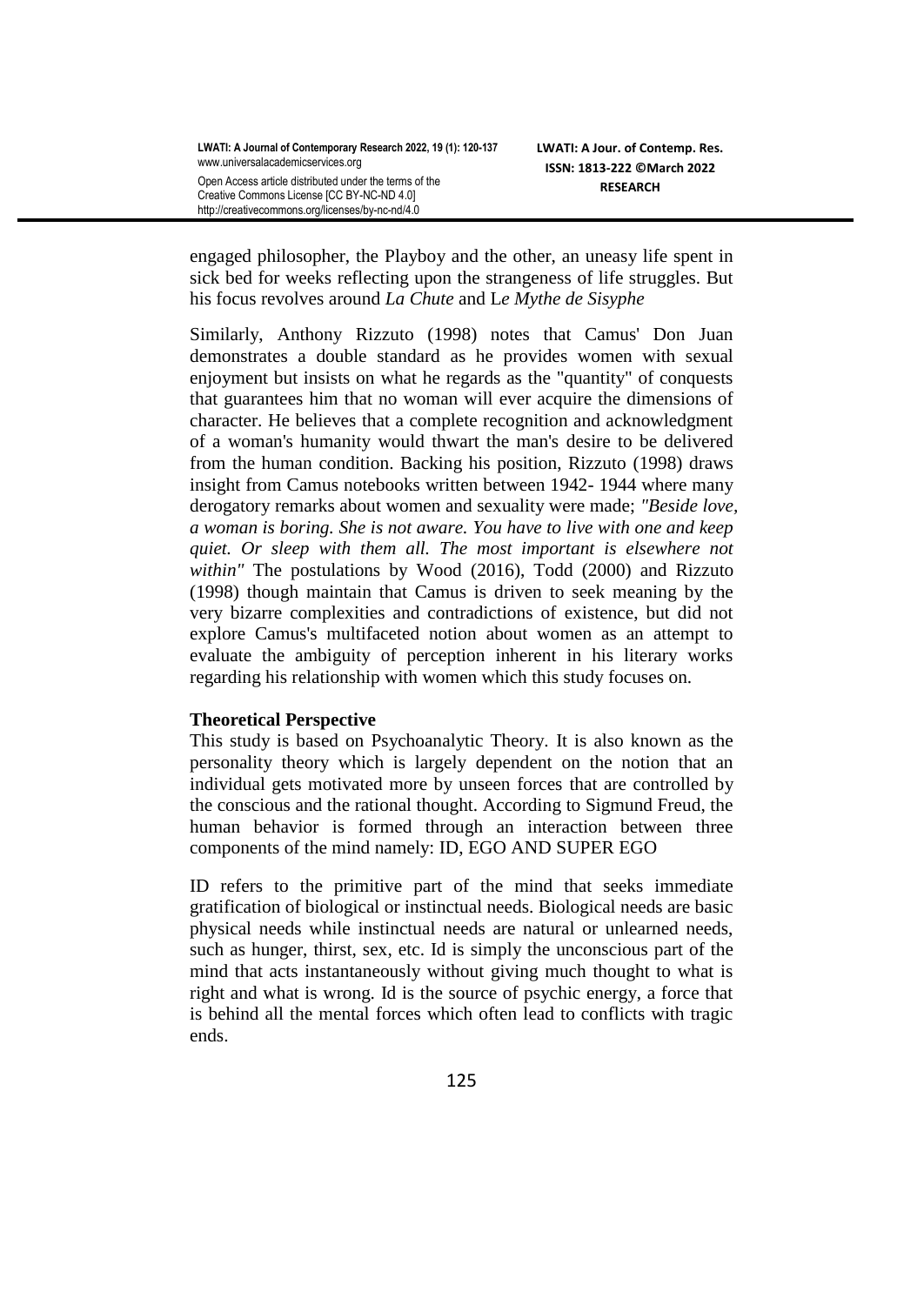**LWATI: A Journal of Contemporary Research 2022, 19 (1): 120-137** [www.universalacademicservices.org](http://www.universalacademicservices.org/)

Open Access article distributed under the terms of the Creative Commons License [CC BY-NC-ND 4.0] http://creativecommons.org/licenses/by-nc-nd/4.0

**LWATI: A Jour. of Contemp. Res. ISSN: 1813-222 ©March 2022 RESEARCH**

The Super-Ego is related to the social or the moral values that an individual inculcates as he matures. It acts as an ethical constraint on behavior and helps an individual to develop his conscience. As the individual grows in the society, he learns cultural values and norms of society which help him to differentiate between right and wrong. Super ego acts as a constraint on a person's behavior and it guides him or her to follow the right path.

According to Freud, Ego is the logical and the conscious part of the mind which is associated with the reality principle. This means that it balances the demands of Id and Super-ego in the context of real life situations. Ego is conscious and hence keeps a check on the Id through a proper reasoning of the external environment.

Since these are fundamental structures of the mind, there is always existential conflict between these three components of the human mind. Efforts to attain the balance between these define the way we behave in the external environment. Linking Frued's expositions about these components, one can understand why Camus struggles with decisions that contradict his daily intentions towards his immediate environment by providing an idea of dualism such as ecstasy and misery, life and death towards inhabitants of this environment in his literary creation.

#### **Manifestation of Camus' double perception of women in** *L'Étranger*

In *The Stranger,* Albert Camus reveals his thought about women and roles that they play in society. Camus has, on several notes, materialized women in his writings as mere sexual objects with no intellectual thoughts. His perceptions of women are evidently manifested in the beginning of the novel with Meursault receiving a devastating telegram "so to say" about the death of his mother. French scholars are familiar with the famous "Aujourd'hui, Maman est morte" but Meursault is not certain or does not really care if she died that day or the previous day. Fixing her interment without any contemplation for the next day sounds more or less like he could not wait to hear the news of her passing on. Contrary to Camus's numerous letters written to his women in Paris, New York, and to Patricia Blake in America, expressing heartfelt emotions and making them feel special, his representative in the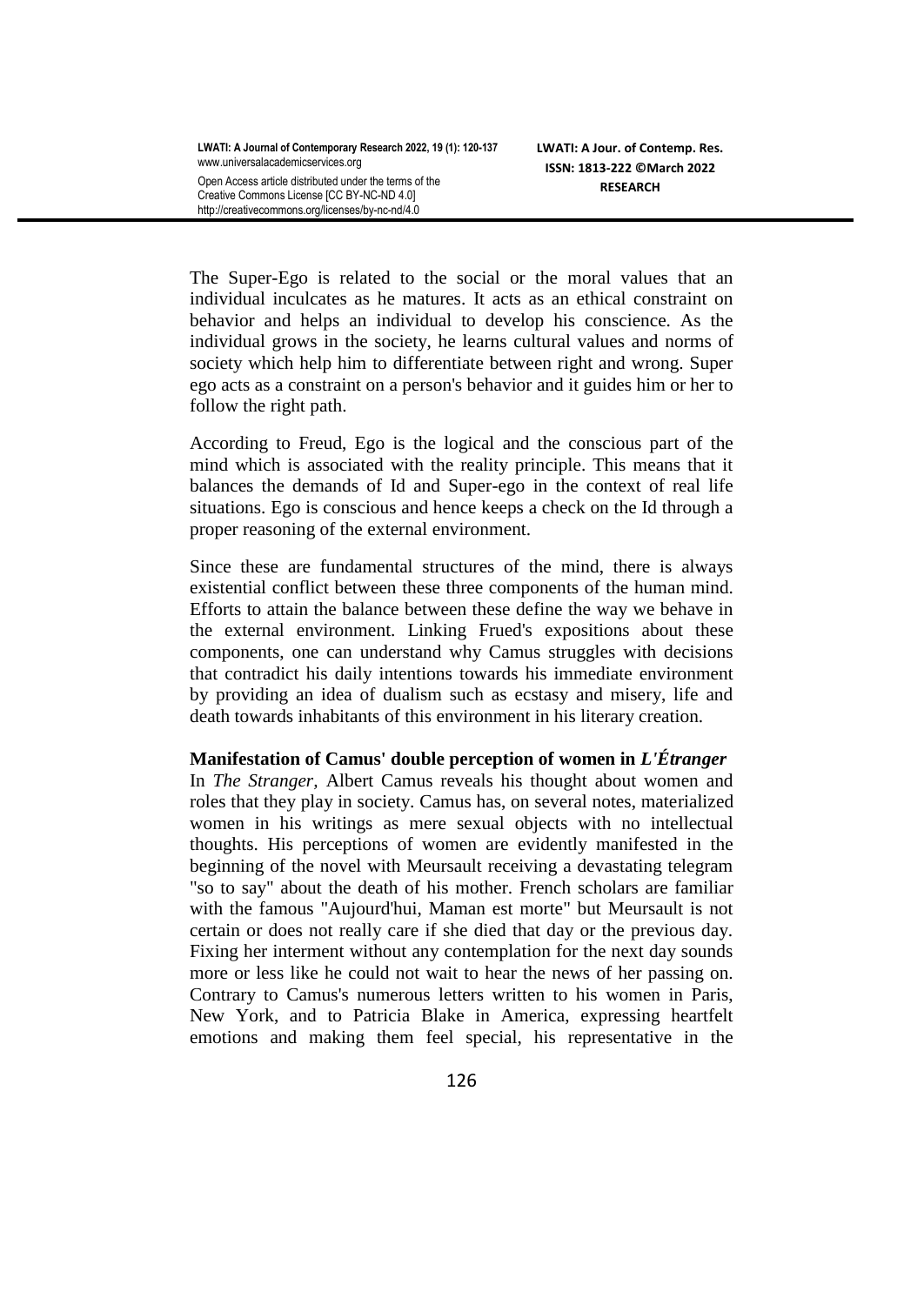**LWATI: A Journal of Contemporary Research 2022, 19 (1): 120-137** [www.universalacademicservices.org](http://www.universalacademicservices.org/) Open Access article distributed under the terms of the Creative Commons License [CC BY-NC-ND 4.0]

http://creativecommons.org/licenses/by-nc-nd/4.0

**LWATI: A Jour. of Contemp. Res. ISSN: 1813-222 ©March 2022 RESEARCH**

character, Meursault neither accepts to observe even a minute of silence nor see his mother's cadaver as the director of the retirement home leads him to the mortuary where his mother lies in a coffin; rather, he offers the director a stick of cigarette and both of them stand outside to smoke. He begins a vigil where he doses and awakens to the sound of his mother's companions at the home (sitting across from him) who joined in the vigil. The night is punctuated by fits of crying and coughing by sympathizers. Meursault remains unemotional but will rather express some discomfort caused him by the noise and bright lights. According to him "I had a ridiculous impression at some point that they were there to judge me" (8).

The burial atmosphere becomes a blur of images for Meursault the next day as he continues to give them a ridiculous look. At the funeral procession in the hot desert sun to the cemetery, Meursault remains unshaken by tears and fainting spell of Thomas Pérez, a male companion of his mother. At one point in the bus ride back to Algiers, a funeral helper asks him if his mother had been very old; Meursault gives a vague response because he does not really know her exact age. His absurd comportment provokes the law to prosecute Meursault rather than for the crime of murder he committed. The prosecution recalls details from the funeral: Meursault's calmness and lack of emotion, his quick departure after the burial. Even when the director accompanies the funeral procession to the grave site and offers Meursault information about his mother's life at the home, Meursault is not very interested. He is later executed because of his obvious lack of love for a woman who gave birth to him. It is imperative to note that Meursault's composure is clearly contrary to the super-ego, thereby, refusing to learn cultural values and norms of his society which should have helped him to toe the right path in his participation in his mother's funeral.

Worthy of note is the fact that Camus chooses a beautiful girl to be his lover uniquely on grounds of her tasteless personality and astonishing looks. "He decided she was probably not very intelligent, and that pleased him. There is something divine in mindless beauty" (25), notes the narrator. Drawing from the citation above, Meursault only chooses to be with women that are quiet and pretty but never dates women that have strong opinions or thoughts about the world. He believes that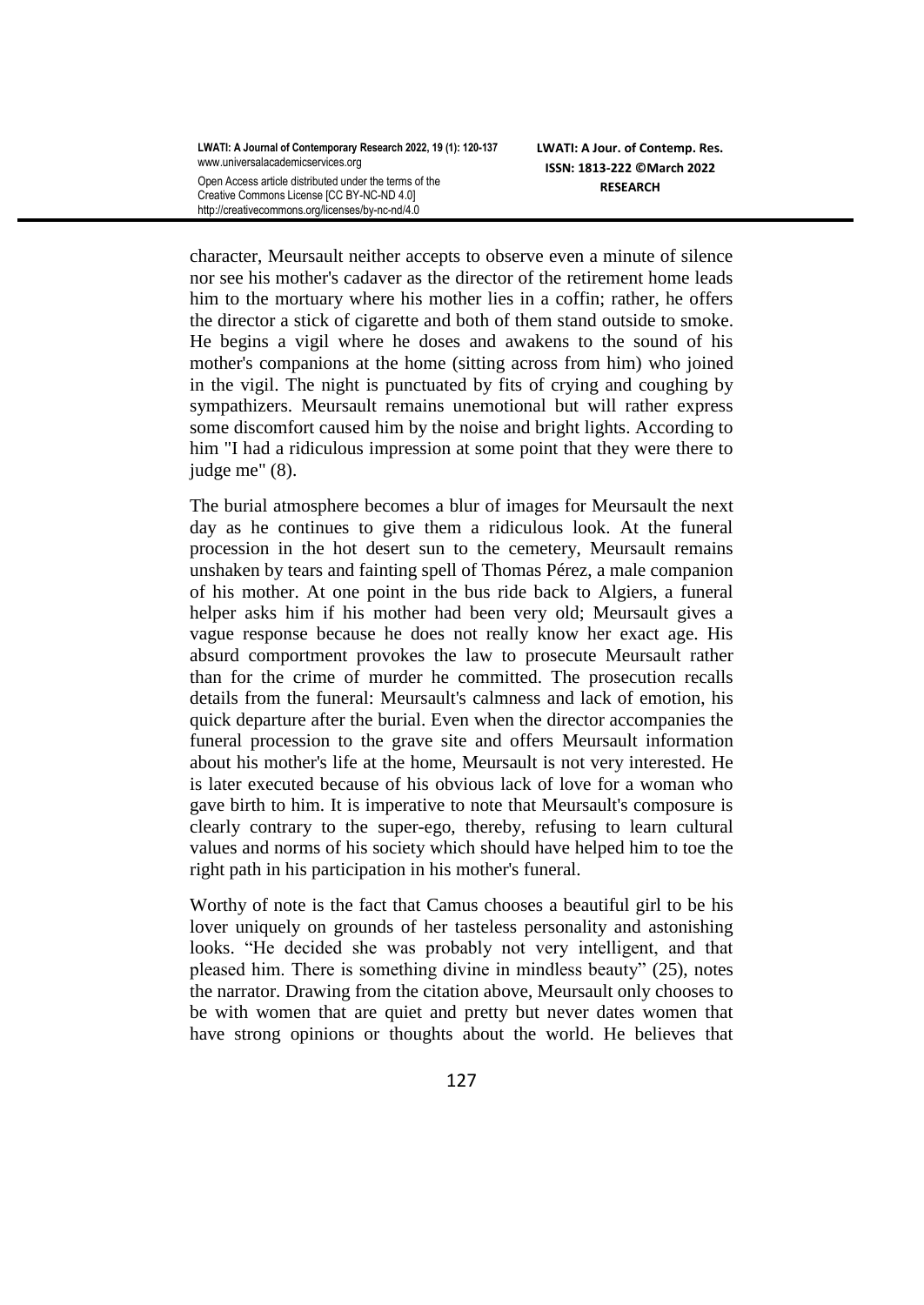women are just there to listen to the men's social commentary and look beautiful while doing so. His desire and description align with the primordial patriarchal dichotomization of gender that assigned passivity to women and activity to men. His inclination is an instinctive gratification that emerges from id to assuage his manhood and savor the privileges it provides in the social space that Camus describes in his text.

Similarly, a day after Meursault had buried his mother, he takes a stroll to the beach and meets Marie, a former typist at his office. They have a rendezvous at a cinema after which Marie spends the night at Meursault's apartment without Meursault telling her of his most recent supposed agony. Alone on his balcony the next evening, Meursault admits that the demise of his mother has not changed his normal routine at all. According to Agwu (2018)

> The first lines of *The Stranger* reveals through the hero, Meursault, the absurdity of social life and the glorification of instinctive life. He would like to lead a life without contradictions which gives no opportunity for explanations and subsequently unhappy circumstances.

Meursault believes that even if Marie sees it as an objective necessity to be told about his mother's death, he will not see it as a subjective wish to do so because unhappy circumstances breed unwarranted sympathy. The narrator admits that "He does not attach importance to anything to an extent where even the death of his own mother does not cause him any emotion" (379).

Worthy of note is the personality theory exhibited by Meursault in his unconscious quest for sex without giving much thought about it being ethical or unethical behavior at a moment as such. More so, at the staircase of his apartment building the next afternoon, Meursault encounters two of his neighbors; Salamano and Raymond the pimp. Raymond, in pretext of an invitation for a meal asks Meursault to write a letter for him to his ex-mistress, a Moorish woman. His intentions were to lure her back to punish her to have taken advantage of him; and Meursault agrees to write the letter. Meursault and Marie hear screams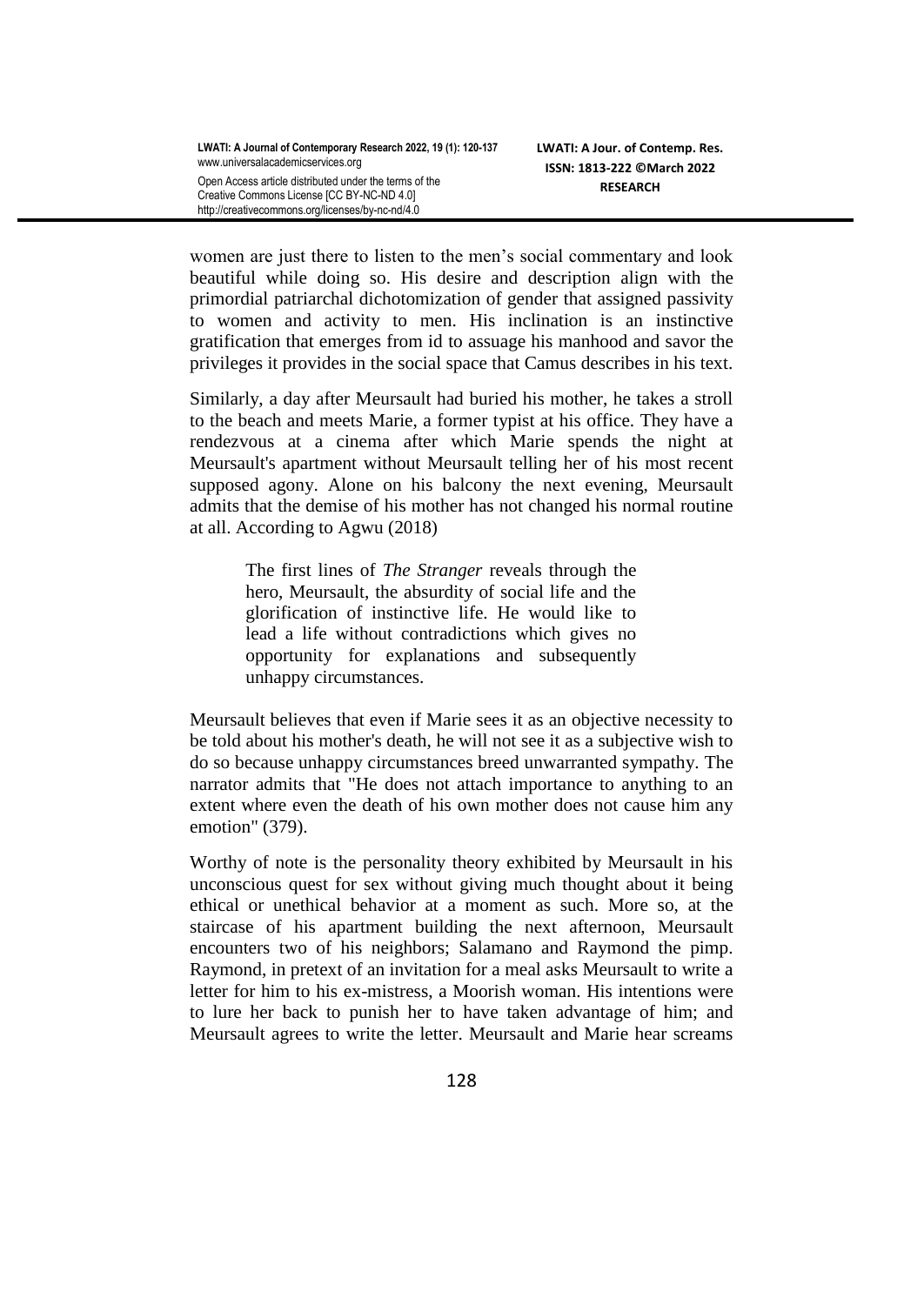coming from Raymond's apartment. His ex-mistress cries out that she was being seriously beaten by Raymond. With the hallway full of residents, a policeman arrives and talks to him and he is given a summons to report at the police station. Meursault agrees to serve as a witness for him later and Raymond is eventually let off with a warning.

Meursault's participation through writing a seductive letter which pacifies Raymond's ex-mistress to become a victim of circumstance is not in conformity with his quest for a female companion; in his decision to take her to a cinema and spend some nights with her. When she asks if he loves her, he tells her honestly that he doesn't think so. Still, he agrees to marry her. He knows he could say he loved Marie and that she would accept his love, but he does not. A true demonstration of double standards.

It should be noted that Meursault's irregular and ambiguous feelings towards Marie began barely 24 hours after his mother's funeral. This will further reveal his fundamental lack of respect for women and social values which the prosecutor believes reinforces his criminal nature. When Meursault's lawyer raises objection and questions whether his client is accused of having buried his mother or of having killed a man, the prosecutor responds that he accuses Meursault of having buried his mother with "a crime in his heart". Drawing from these analyses of double standards performed by Meursault, conclusions can be drawn to the fact that unlike Tupac Shakur who will dedicate a song to his late mother expressing how grateful he is for her extra care, Camus consistently and continually undermines women and their intelligence in *L'Étranger* with his presentation of only two female characters with submissive beautiful personalities but with vulnerable bodies meant mainly for sex. Camus explores, in L'É*tranger* (1942), his philosophy of absurdity of life, a recurring concept in his literary creation about serial questions on the essence of life. Camus's concept of the absurd implores people to accept life's lack of meaning and rebel by rejoicing in what life has to offer. Attribute of this philosophy is evident in Meursault's reaction to people around him, to things and to events as he refuses to behave as if there is meaning where he sees meaninglessness of life. It is on this notion that Camus declares in his preface to L'É*tranger* (1942) that "Meursault does not play the game, the society thus feels threatened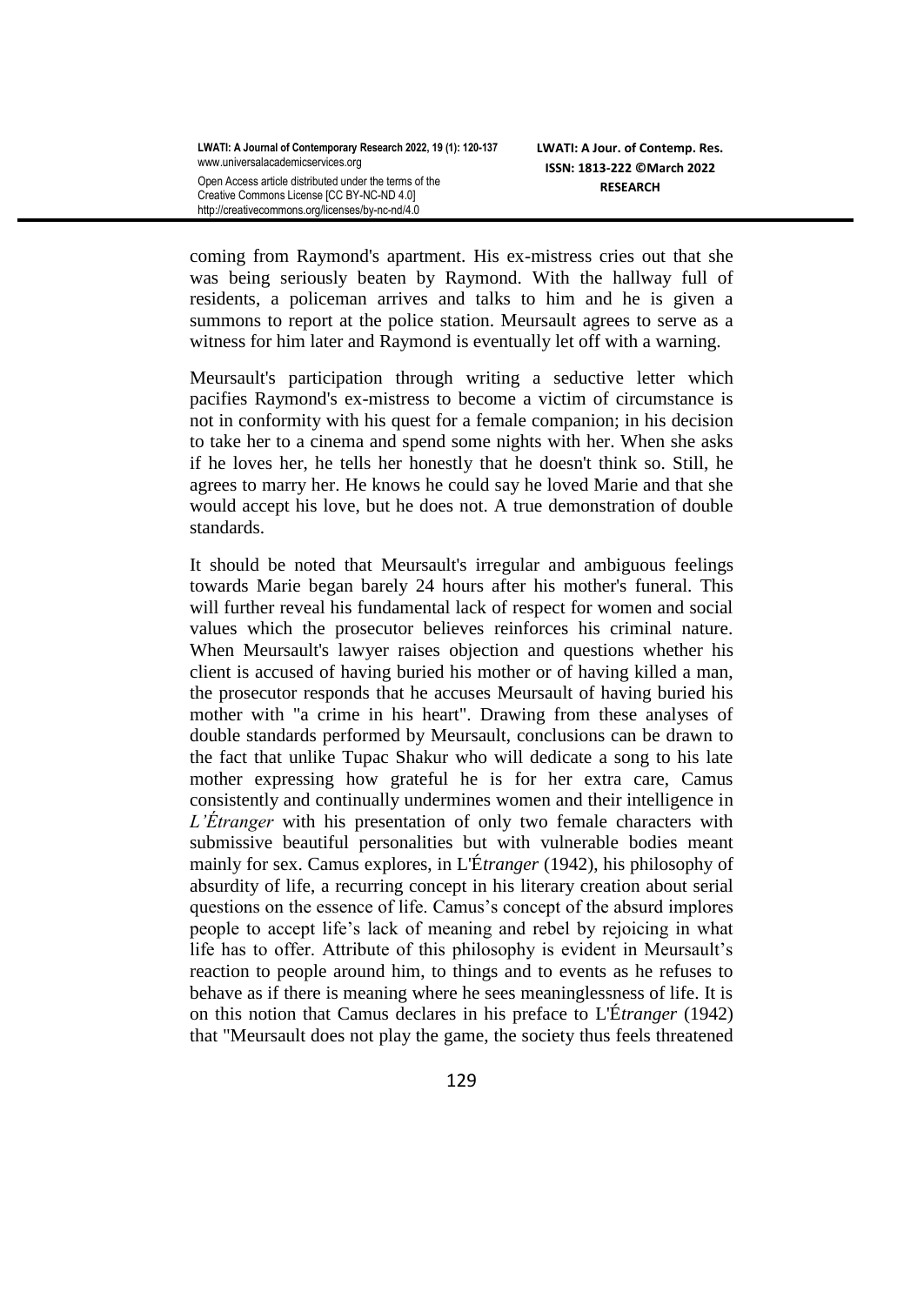and cuts off Meursault's head"(ii). Extrapolating from the above assertion, one can conclude that Meursault does not act in consonance with either ID, EGO nor the SUPER-EGO in his relationship with his female characters.

### **Manifestation of double perception of women in** *Le Malentendu*

*Le Malentendu* presents a narrative whereby Camus tries to accord women some real feminine status. All what Jan, the protagonist in the play, wants is a chance to locate his mother and sister in order to provide their needs that will bring them little happiness. To Jan, "I would have been nothing without them". But sadly, Jan's sudden expression of affection is coming after twenty years of neglect and abandonment to the extent that his mother will register her displeasure to Martha by saying thus: "I think I 'll rather be forgotten as I have been by your brother, than have you talk to me like that".(Act 1,scene 4).In his quest to reunite with his mother and sister, he ends up exposing them to an indifferent society where they live a life that Agwu (2019) classifies as a "life of isolation and solitude" as he maintains that a man in search of a reunion with his family after many years needs no protocol to reveal his true identity.

Jan comes from Africa to reconnect with them but when he arrives there, he meets an older mother and sister who could barely recognize him. The fact that Jan is not recognized by his own mother and sister, whom he spent his whole childhood being around with, makes him exist with solitude of the mind. But Jan has every chance to avoid this loneliness when his wife, Maria, persuades him to allow her to join him in the hotel so they could make the introduction as a family and as fast as possible. Jan, in spite of the love that exists between him and his wife, decides to express the voice of his private world and not the voice of love. Jan insists that he wants to be left alone in order to acclimatize more with the place and search for right words to make his identity known to his newly found mother and sister, Martha. And he emphatically tells Maria that he sees nothing terrible about his decision to be left alone. Maria, in her belief that love can never wait, never fails to nurse some fear of being left alone one day. She is faced with the reality of spending a night alone for the first time in many years since she got married to Jan. According to Maria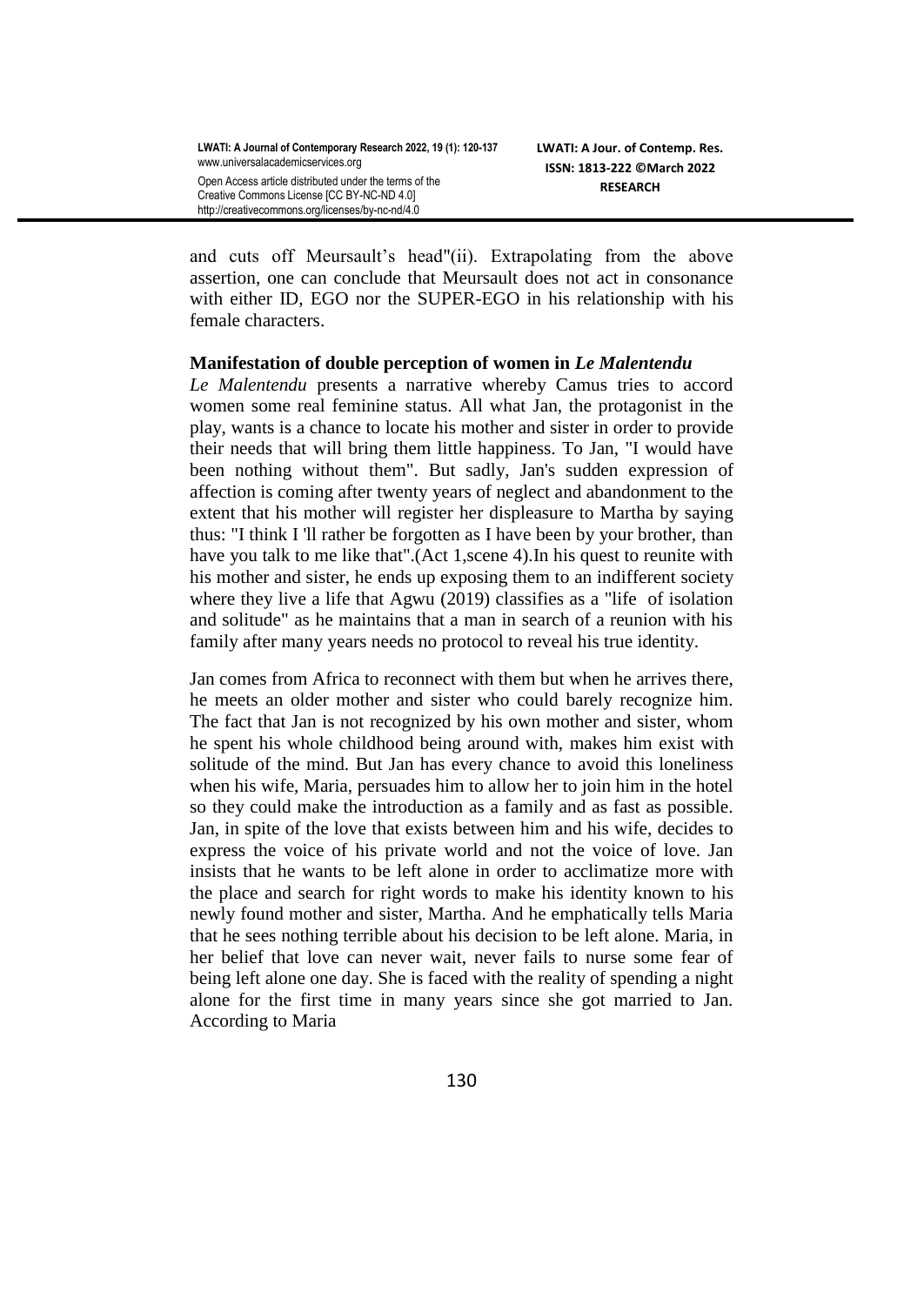Lowering her eyes, and this will be the first night that we've slept apart. (Jan remains silent. She looks up at him again). I have always loved everything about you. Even what I didn't understand. And I have always known that, at heart, I will have you no different. I'm not the kind of wife who likes to be awkward, but today I'm frightened,

Jan "I can see that empty bed in front of me, and I feel as though you're deserting me, sending me away like this". (34)

Rather than having a change of mind to accommodate his wife, Jan quotes God to bear him witness that he will not let thoughts of her slip from his mind for a single moment as she excused him. It is worthy to note that Jan who, on one side, claims to bring peace of mind and some happiness to the two women who happen to be his mother and sister, is on the other hand, being unemotional to a wife who has so much emotion for him.

Jan's persistent delay in making his identity known to his relatives after it became clear that they didn't recognize him turns his duration in their hotel to an underserved threat to his existence. The more he hopes that they would eventually know who he really was, the more Martha and his mother become determined to kill him. Unfortunately, Jan is not given a chance to be recognized. When Jan realizes that he is going to remain unrecognized and he decides to leave the hotel so he could come back the next morning with his wife, it was too late as his tea is already poisoned and he drinks it and passes on. He is murdered by his mother and sister who are conspirators and who admit they had forgotten Jan's father even before he was in his grave. The study is a narrative case study of dramatic irony because the audience recognizes Jan but his relatives cannot recognize him. Camus's dramaturgy celebrates the suspense and dramatic conflict that are created by the procrastinated unveiling of Jan's identity and personality.

It has to be recorded that when Maria finally accepts to leave Jan behind to make himself known to his people after much resistance, while raising her hands up, her prophetic parting words to her husband Jan read: "But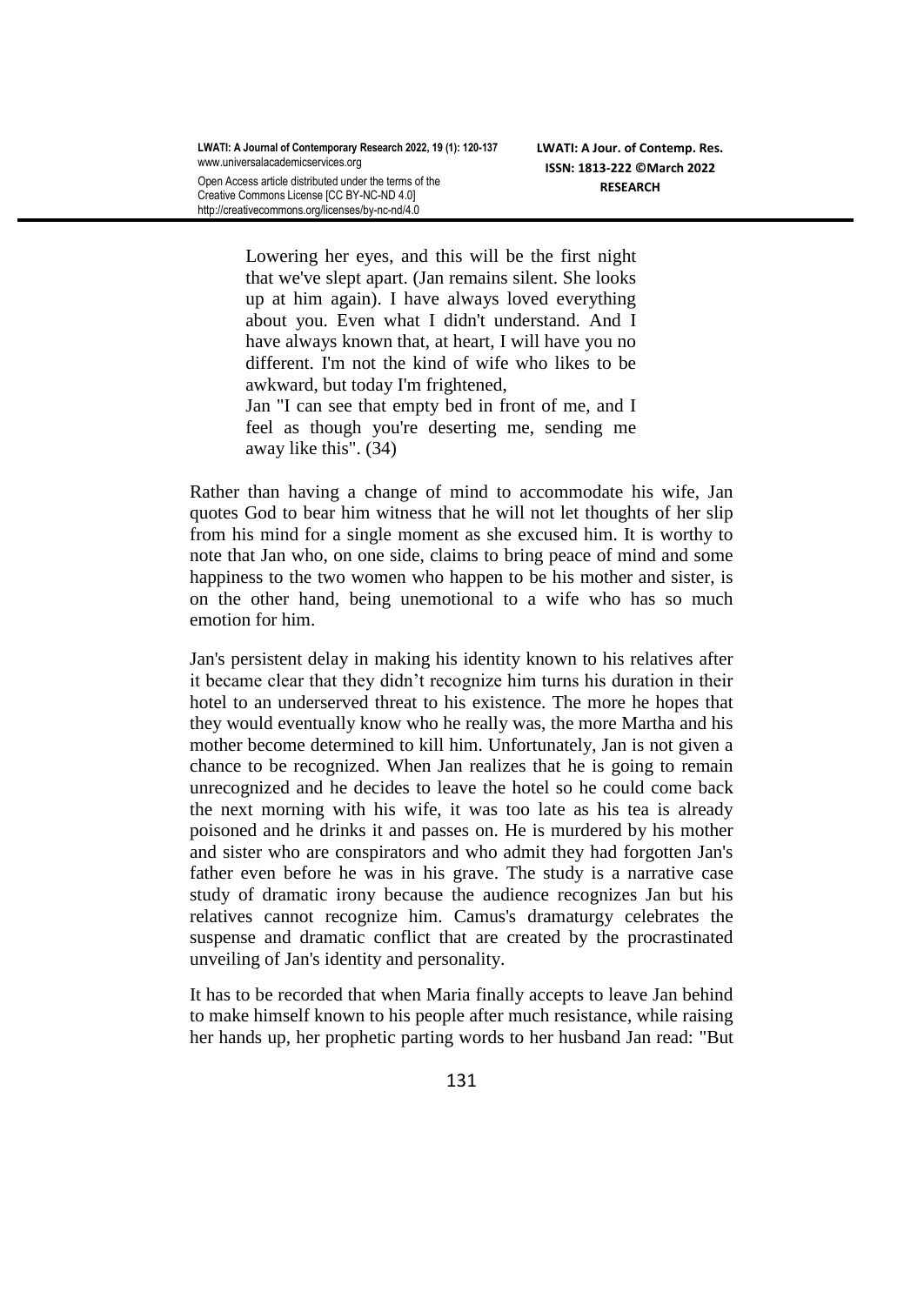look, did you see my hands? You are leaving me with nothing, your voyage of discovery leaves me alone. I will be waiting for you"(13). When Maria arrives the hotel in search of her husband after waiting patiently for his return in vein, she gets an awkward response from Martha who tells her in plain language:

> Your husband isn't here because he's no longer with us. Because he's dead. (Maria spins round and stands for a moment speechless. Her eyes never leave Martha's face. Eventually, she makes a movement in her direction, and smiles.

Dumb founded and confused, Maria advances to ask Martha if she is aware that her husband is her brother. She responds in the affirmative but insists that his identity will not have changed anything as she concludes: "I have been as clear as I can already. We killed your husband last night. We were after his money. We have done it several times before to other guests"

Maria is forced into a life of isolation from her husband. Martha is faced with a self-inflicted solitude which she could not bear but kills herself as her poetry of dreams is shattered by her mother's decision to abandon her to her fate.

Camus portrays the play, an image of a woman who dedicated her entire life loving one man who didn't leave behind one word of consolation for her to see a reason to find the essence of life; but rather, she is left in emptiness. While love is the force that makes Maria cry for Jan, it means nothing to Martha as she says it sounds strange. As she debates with her mother not to allow the guilt of their crime to rob them of their future plans, she justifies it by saying;

> A tiny child, caught in the heart of a continent that smothered her as she grew. No one ever kissed my lips. And no one has ever seen me naked. That creates a debt. You can't walk out on me, mother. Not now that it is due. No man's death can give you an excuse for that. Death has no significance for a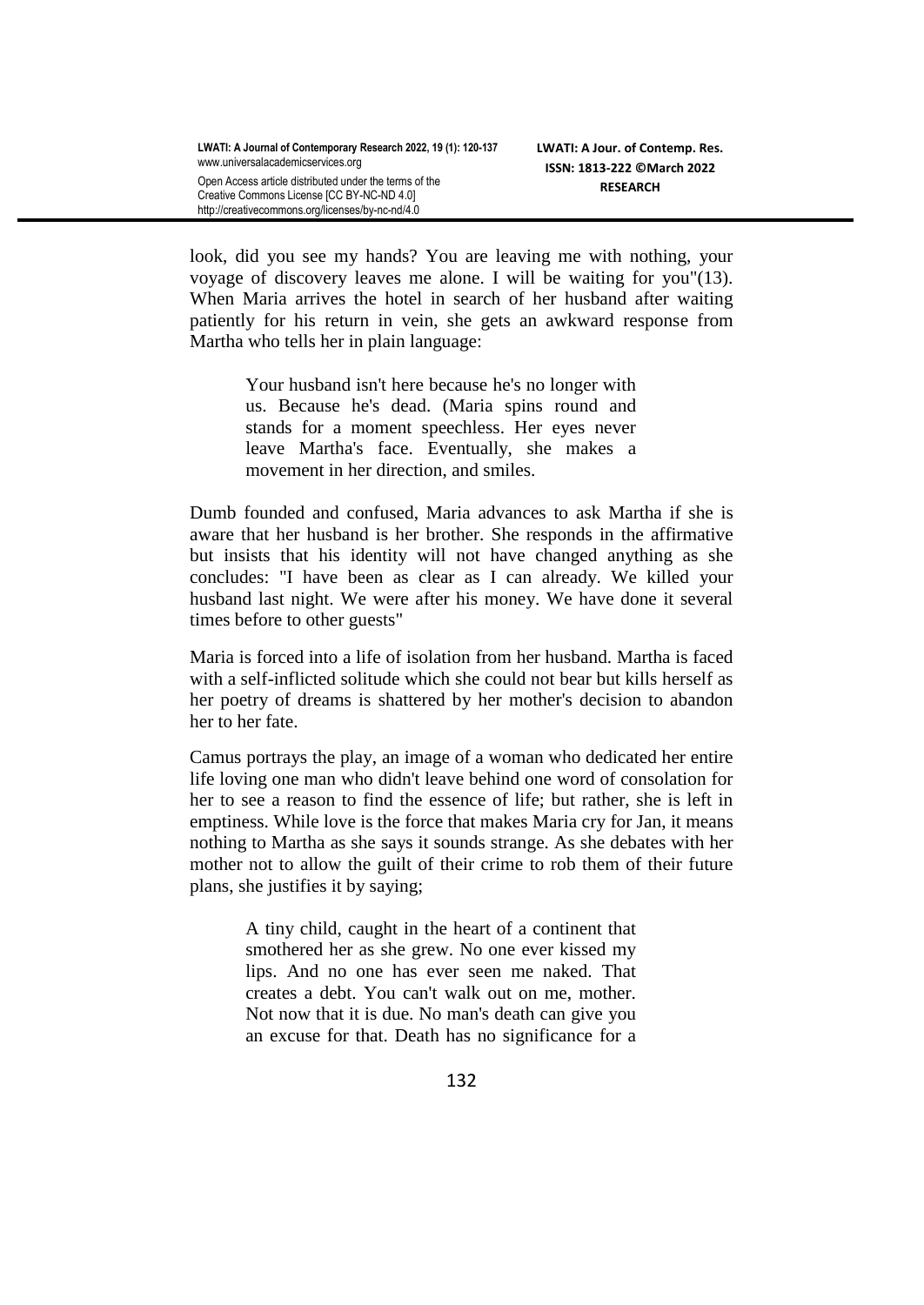Open Access article distributed under the terms of the Creative Commons License [CC BY-NC-ND 4.0] http://creativecommons.org/licenses/by-nc-nd/4.0

> man who has lived. You must see that my brother can be forgotten. Nothing important has happened to him.

Martha's voice demonstrates inherent loads of repressions occasioned by her past. Her experience is equaled to death while living as she does not differentiate death from life. The character, with the Super-Ego in her, though dehumanized by the lack of love she experienced from infancy to adulthood, admitted to the crime she is involved in not minding the consequences of her crime before the law. Her murder instincts, nourished by her dysfunctional childhood, are driven by negative psychic energies that are built up in her id. This dysfunctionality has impaired her superego and explains her inability for good moral judgment. It further explains her emotionlessness because Martha's repressed past has produced in her a zombie personality, incapable of loving and being loved.

Each of the characters in Albert Camus' *L'Étranger* and *Le Malentendu*  represents without doubt an embodiment of certain aspects of Camus's 'ideologies with duality of perceptions to life and to women as the central interest of this study. Camus has denied both mother, sister and wife the supposedly superficial identities of givers of life and affection to become murderers of their child and brother; and his wife becomes a victim of circumstance. Maria will be totally alone in her sorrow over the loss of her husband. Martha, who is in despair curses her mother for leaving the surface of the earth alone without assisting her to achieve her dream. Maria, in L'*Étranger,* who dreams of spending her *life with Meursault is* rather abandoned by justice. The texts appear to be yoked with motif of abandonment.

### **Conclusion**

This study has revealed a new view of Albert Camus's notion of the absurd nature of mankind in an attempt to establish the symbolic representation of women in his literary works. The study has unveiled his desire to eliminate women's generative influence in society and their affiliation with the procreative circle of nature. Camus in *L'Étranger* and *Le Malentendu*, is trapped in his acculturated association of men as the central reference point of thought while deconstructing women through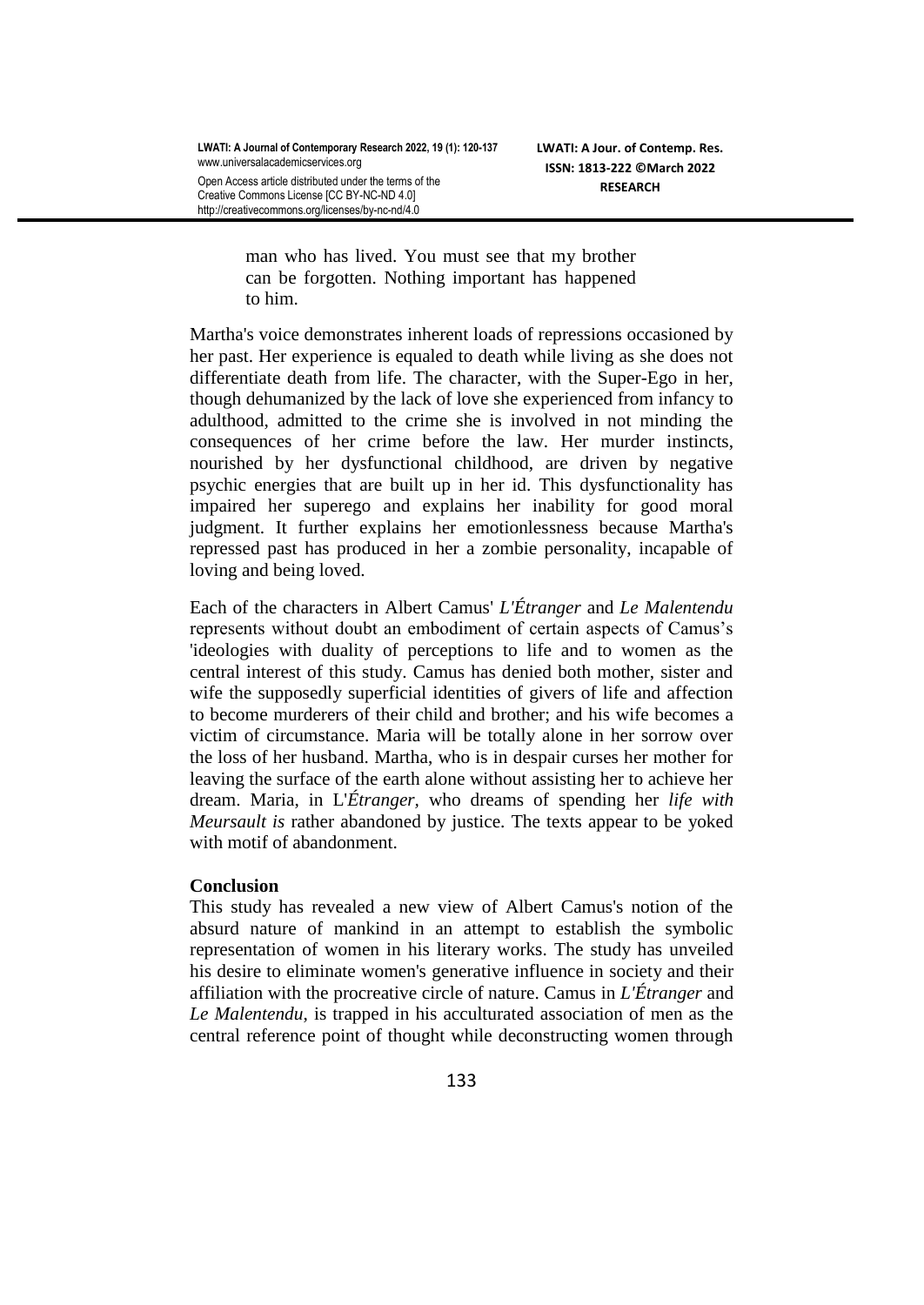stereotypical qualities aimed to dismantle binary opposition. He is driven to seek meaning by the very bizarre complexities and contradictions of existence as a response to a meaningless universe in order to instill hope amidst absurdity. He provides an idealism in terms of ecstasy and misery, life and death.

This work posits that a man can decide to cry or not cry at his mother's funeral, he can decide to reveal his identity and feel happy and free or hide it and face the consequences; he can shoot or not shoot an Arab on the beach, marry or not marry a woman who declares her love for him. This work has exploited this notion through his dual perception of women to establish the futility of a search for meaning in an incomprehensible universe, devoid of God as religion could not offer humans any meaningful judgment. While Heathcliff in *Wuthering Heights* will prefer his affection for his *wo*man over God and even request for Hell in order to be reunited with the woman he loves, Meursault and Jan in the novels leave women who are bound by limitations and ultimately suffer despair and grief. All the women in pursuit of joy fail to get it despite their efforts. Camus insists that it is not the human nature to behave in an unbalanced way but the act of absurdity in human attitude arises out of the tension between our desire for order, meaning and happiness and the indifferent natural universe's refusal to provide that.

## **Références**

- Agwu, Peter A ; *L' Absurdité comme thème dans L'Étranger et la Peste d'Albert camus*. Calabar Journal of Liberal Studies (An interdisciplinary Journal) vol. 20, No. 1. 2018. Pp 392-403.
- Agwu, Peter A ; *Critique de la solitude dans la production littéraire d'Albert Camus: étude de Le malentendu.* Ndunode (Calabar Journal of Humanities). Vol 15, No.1.2019, Pp 41-52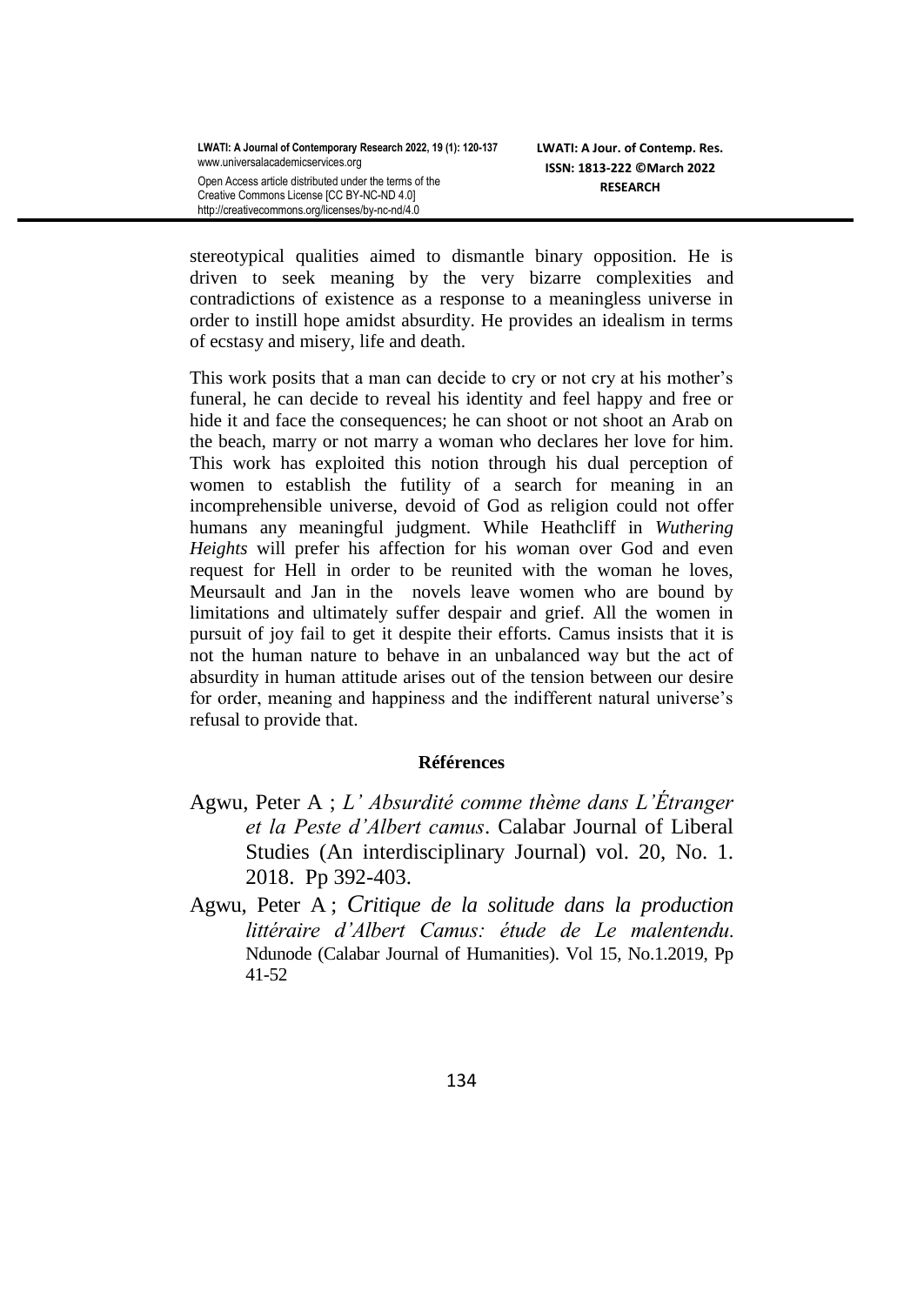- André Lagarde et Laurent Michard ; XXe Siècle : *Les Grands Auteurs Français*: Paris, Bordas, 1962.
- Beckett, Samuel ; *En Attendant Godot* ; Paris, Les Éditions de Minuit, 1952.
- Beschrelles; *La Grammaire pour Tous 3*, Paris, Hatier, 1995.
- Camus Albert; Théâtre, Récits, Nouvelles : par R. Quilliot, Paris : Gallimard, 1962.
- Camus Albert; Dans le Magazine Littéraire, Numéro Spécial de la N.R.F. réécrit par E.E. John en Mars 1989 :10.
- Camus*,* Albert *; L'homme Révolte* : Paris, Gallimard, 1951.
- Camus, Albert; Caligula suivi de Le Malentendu, Paris, Gallimard, 1958.
- Camus, Albert; La Chute, Paris, Gallimard, 1956.
- Camus, Albert ; *L'homme Révolte*. Paris: Gallimard, 1988.
- Camus, Albert ; *Le premier homme.* Roman. Versailles: Feryane, 1995.
- Camus, Albert; *L'Étranger*, Paris, Gallimard, 1957
- Camus, Albert; *Essai* ; *Paris:* Gallimard ,1965
- Camus, Albert; *Le Mythe de Sisyphe*, Paris, Gallimard, 1942.
- Camus, Albert; *Lettres à in Ami allemand: Paris:* Gallimard 1945
- Camus, Albert; Actuelles II Son Essais, par R. Quilliot, Paris, Gallimard, 1957.
- Chase, Richard; Images of Man: Le Malentendu and En Attendant Godot,
- Coombes, Ilona ; *Camus, Homme de Théâtre,* Paris : Nizet, 1968.
- Cosimano Christophe; *L'absurde comme manifestation de l'activité humaine(mémoire),* University of Calabar, 1984.
- Cruickshanl, John; French literature and its background 6,  $20<sup>th</sup>$ century, London, oxford University Press, 1980.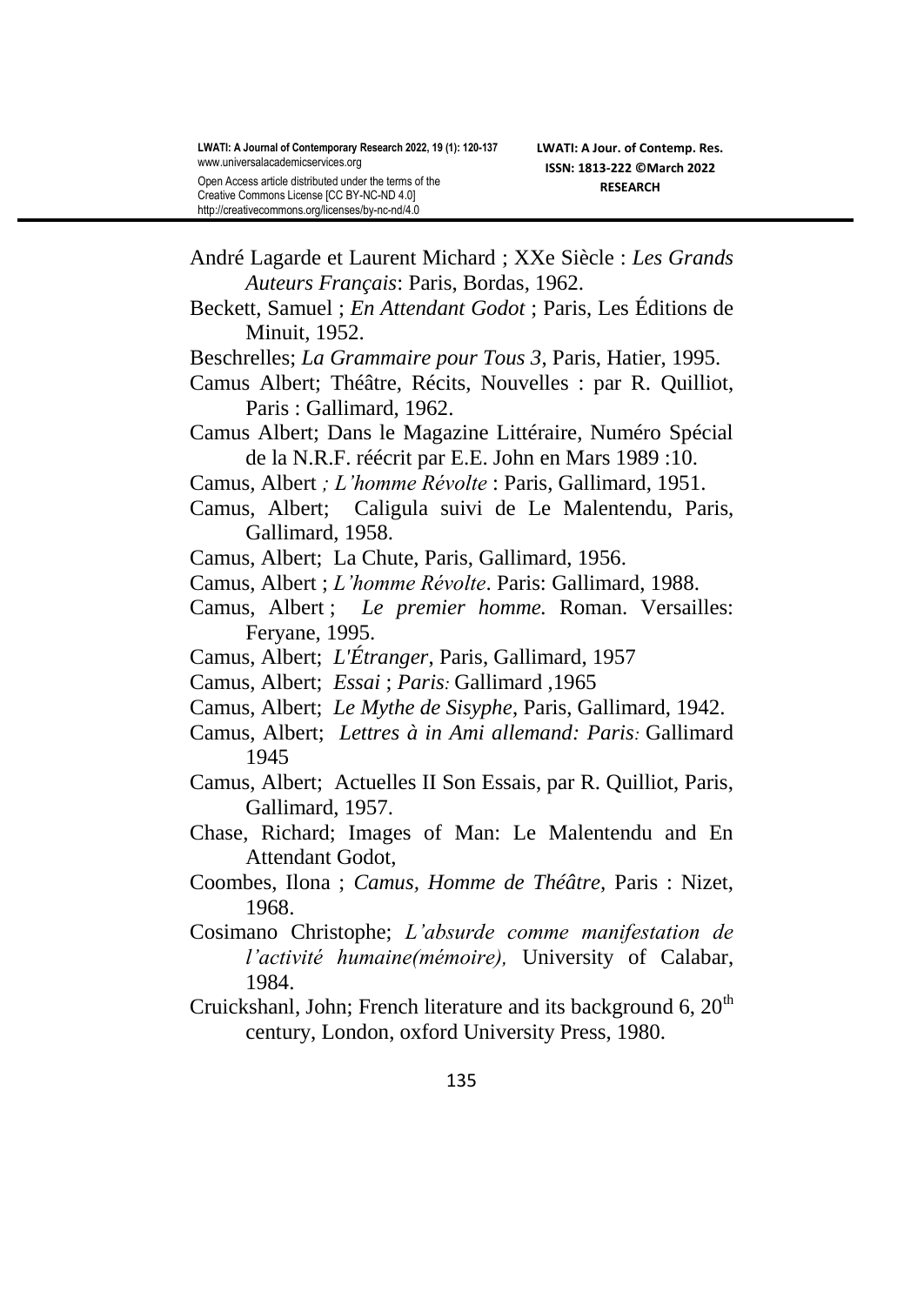Essai sur la littérature. Paris: L'Harmattan, 2006: 85-125.

- Esslin, Martin ; *Theatre of the Absurd* : New York, Penguin Books, 1991.
- Francois, Carlo; *La Notion de l'absurde dans la littérature Française du XVII<sup>e</sup> Siècle,* Paris, Klincksieck, 1973.
- Freeman, Edward; *The Theatre of Albert Camus, A Critical Study,* London: Methuen & CO. Ltd, 1971.
- Freud, S ; *Abrégé de psychanalyse.* Paris: Payot, 1972.
- Freud, S; *Le mot d'esprit et ses rapport avec l'inconscient*, Paris, Gallimard, 1964
- Freud, Sigmund ; *Ma vie et la Psychanalyse*, Paris, Gallimard, 1950.
- Freud, Sigmund ; *Introduction à la psychanalyse*. Paris: PUF, 1964.
- Jacquart, Emmanuel ; *Le Théâtre de derison* : Paris, Gallimard, 1998.
- Julia, Didie; *Dictionnaire de Philosophes*, Paris, Gallimard, 1979.
- Kafka, Franz ; *La Métamorphose et autre récits*, Paris, Gallimard, 1980.
- Lagarde et Michard ; *XXème Siècle, Les Grands auteurs Français* : Paris, 1969.
- Lagarde et Michard; "*Littérature française de XXème siècle*, Bordas paris, 1970.
- LASCU, I; "*L'absence de la femme dans L'Étranger et La Peste." Albert Camus et la femme:* Actes du 6ème Colloque international sur Albert Camus, les 26, 27 et 28 mai 2005. Ed. Lionel Dubois. Poitiers: Amitiés camusiennes, 2007. 129-61.
- Levi-valensi, Jacqueline; "*Les Critiques de notre temps et camus*. Paris: Garnier frères, 1970.